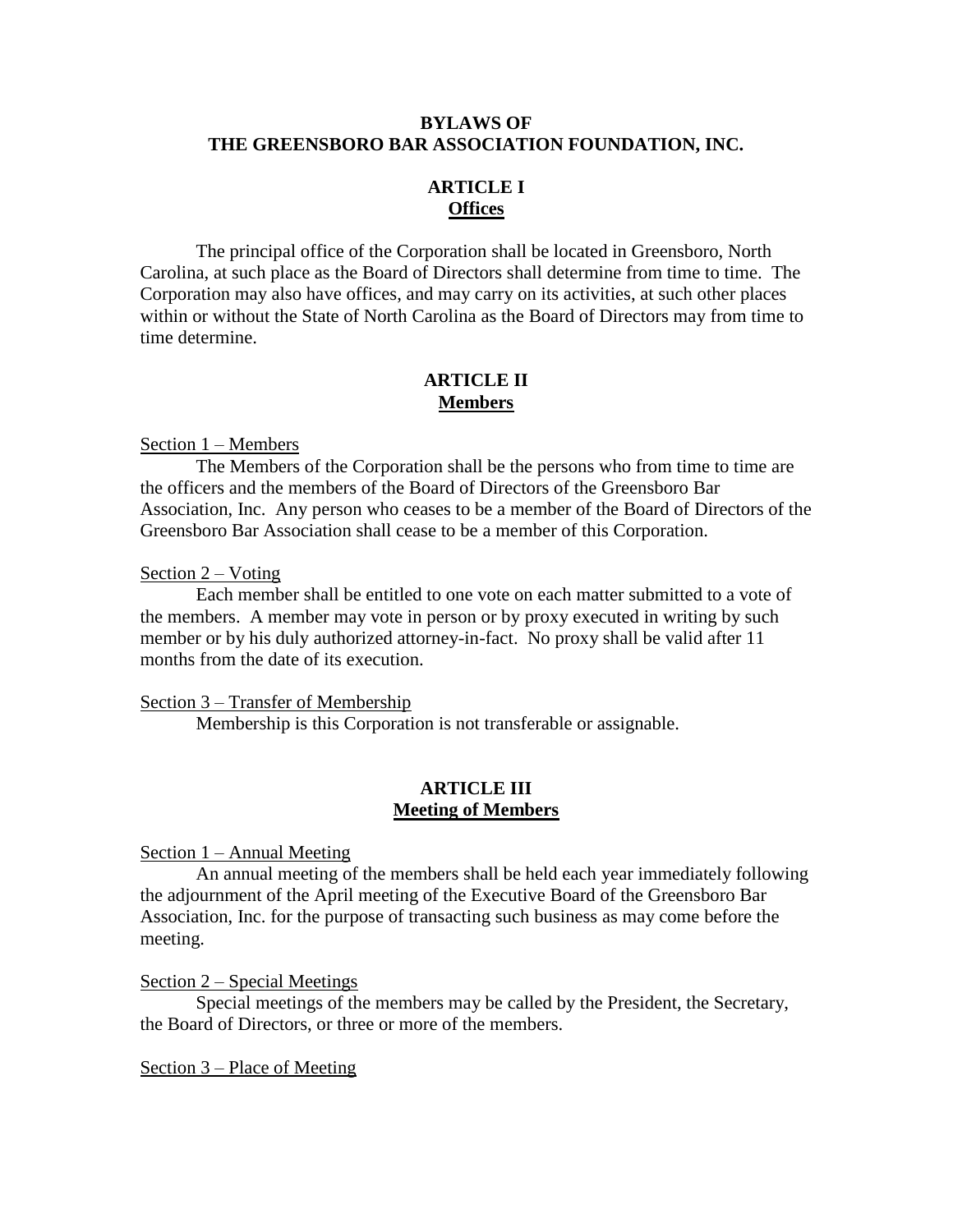The Board of Directors shall designate where the annual or special meetings shall be held.

### Section 4 – Notice of Meetings

No notice is required for the annual meeting of the members. For a special meeting of the members, written notice of the date, time and place of the meeting shall be given to all members not less than five days before the date of the meeting. Such notice may be given by mail, facsimile transmission, or other form of electronic communication. Notice of a special meeting shall be sent by or at the direction of the President, the Secretary, or the person calling the meeting. With respect to a notice of a special meeting, the purpose for which the meeting is called shall be stated in the notice. If mailed, the notice shall be deemed delivered when deposited in the United States mail addressed to the member at his or her address as it appears on the records of the Corporation, with postage thereon prepaid. Any meeting shall be deemed to be validly called at which all of the members are present.

#### Section 5 – Quorum

At least six (6) members must be present to constitute a quorum at any meeting of the members of the Corporation. If a quorum is not present at any meeting of members, a majority of the members present may adjourn the meeting from time to time without further notice.

### Section 6 – Action by Members without a Meeting

Action required or permitted to be taken at a meeting of the members may be taken without a meeting if the action is taken by all members. The action must be evidenced by one or more unrevoked written consents signed by each member before or after such action, describing the action taken, and included in the minutes or filed with the records of the Corporation. Such written consents may be in electronic form and delivered by electronic means.

#### **ARTICLE IV Membership of the Board of Directors**

#### Section 1 – Number of Directors

The number of directors constituting the Board of Directors shall be not less than four (4) nor more than seven (7) as may be fixed or changed from time to time, within the minimum and maximum, by the members of the Corporation. The directors constituting the Board of Directors shall be comprised of four (4) officers from the Greensboro Bar Association Board of Directors and up to 3 Directors from the Greensboro Bar Association Board of Directors.

### Section 2 – Election

Except as provided in Article IV, Section 5, below, the directors shall be elected at the annual meeting of members. The Nominating Committee shall present a slate of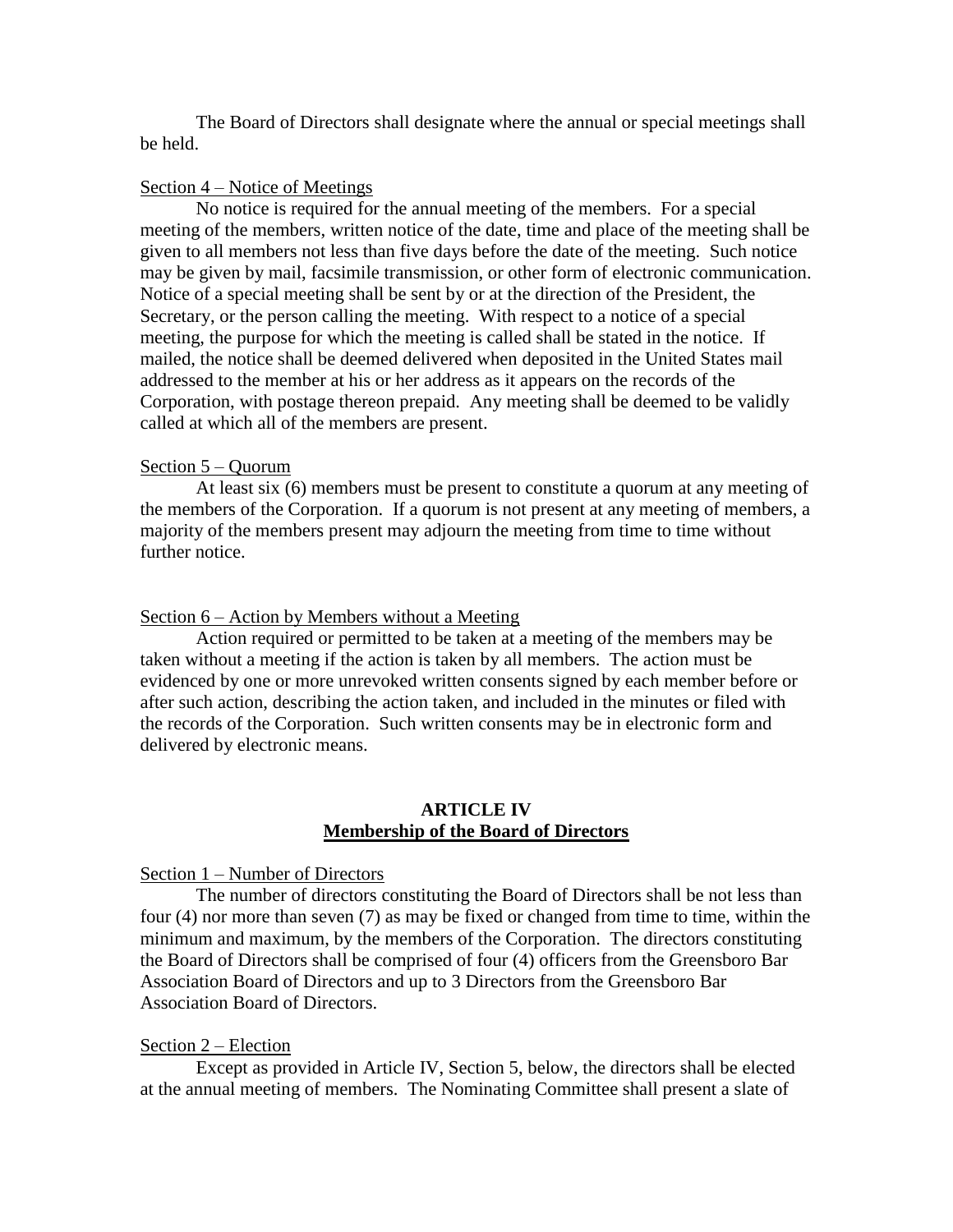directors for election at the annual meeting. Nominations may also be received from the floor after the report of the Nominating Committee. Those persons who receive the highest number of votes at a meeting at which a quorum is present shall be deemed to have been elected.

# Section 3 – Term of Directors

The term of every director shall expire at the next annual meeting of the members following the director's election or upon such director's death, resignation or removal. The term of a director elected to fill a vacancy expires at the next meeting of members at which directors are elected. A decrease in the number of directors does not shorten an incumbent director's term. Despite the expiration of a director's term such director shall continue to serve until a successor shall be elected and qualifies or until there is a decrease in the number of directors.

# Section 4—Removal

Any director may be removed at any time with or without cause by a vote of the members if the number of votes cast to remove such director exceeds the number of votes cast not to remove him or her. A director may not be removed by the members at a meeting unless the notice of the meeting states that the purpose, or one of the purposes, of the meeting is removal of the director. If any directors are so removed, new directors may be elected at the same meeting.

# Section 5—Vacancies

Any vacancy occurring in the Board of Directors, including without limitation a vacancy resulting from an increase in the number of directors or from the failure by the members to elect the full authorized number of directors, may be filled by the members at the annual meeting of the members or at a duly called special meeting of the members.

# **ARTICLE V Meetings of the Board of Directors**

# Section 1 – Annual Meetings, Special Meetings.

The Board of Directors shall hold an annual meeting immediately following the annual meeting of members. Regular meetings of the Board shall be held immediately following regular meetings of the Executive Board of the Greensboro Bar Association, Inc. Special meetings of the Board may be held from time to time on call of the President, the Secretary, or any two Directors.

# Section 2 – Notice of Meetings

No notice is required for the annual and regular meetings of the Board of Directors. For a special meeting, three days' notice must be given by mail or telephone. Nothing herein shall prevent the directors from waiving notice of any meeting.

# Section 3 – Quorum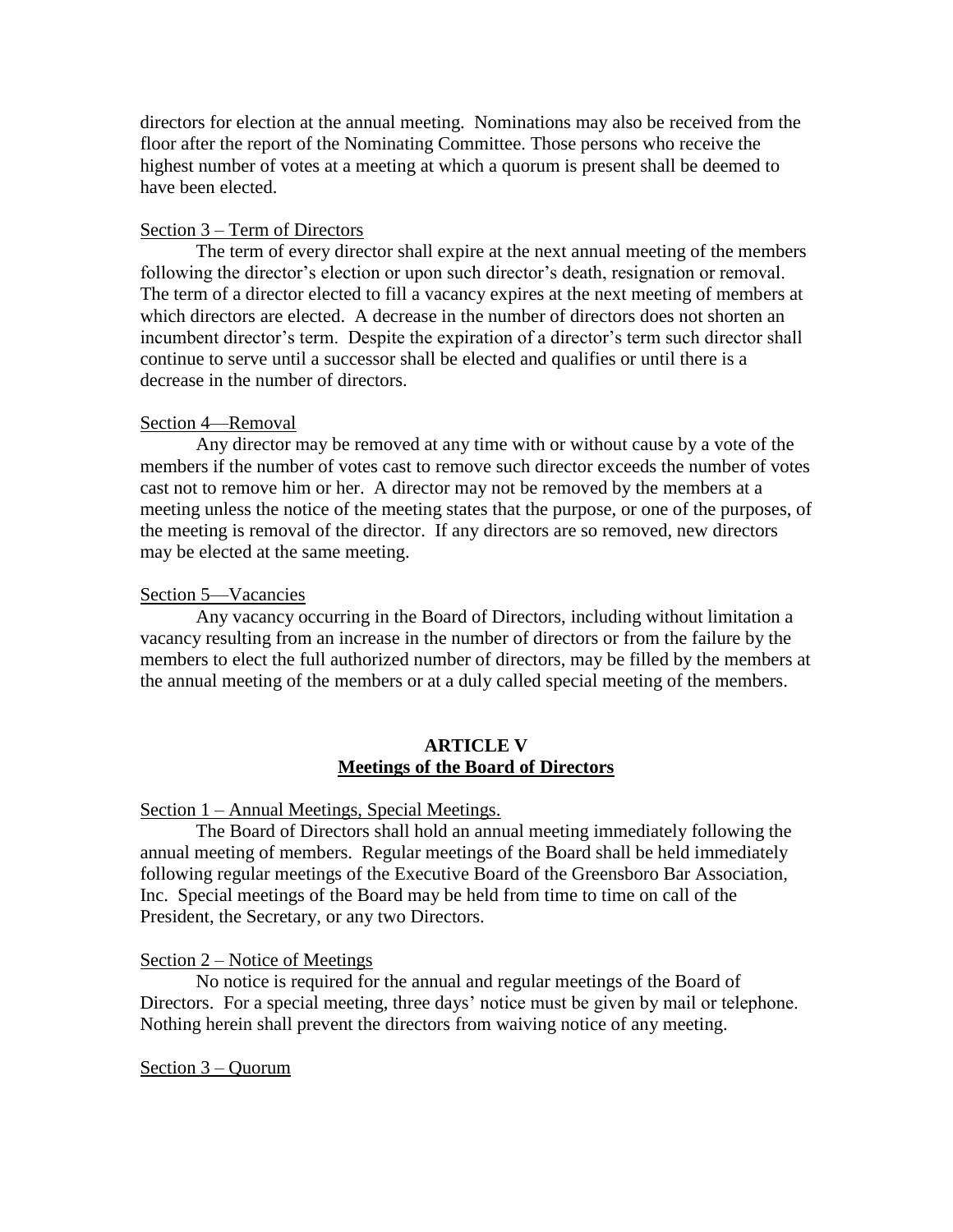A majority of the directors then in office shall constitute a quorum for the transaction of business.

#### Section 4—Action by Board of Directors without a Meeting

Action required or permitted to be taken at a meeting of the Board of Directors may be taken without a meeting if the action is taken by all members of the Board of Directors. The action must be evidenced by one or more unrevoked written consents signed by each member of the Board of Directors before or after such action, describing the action taken, and included in the minutes or filed with the records of the Corporation. Such written consents may be in electronic forma and delivered by electronic means.

## **ARTICLE VI General Powers**

#### Section 1 – Powers and Authority of the Board

The Board of Directors shall have all powers and authority vested in the Board by the Articles of Incorporation and by Chapter 55A of the General Statutes of North Carolina.

## Section 2 – Rules and Regulations

In carrying out its powers and authority, the Board of Directors shall have the authority to make, prescribe and enforce all necessary rules and regulations for the conduct of the affairs of the Corporation and for the control and management of its property.

## **ARTICLE VII Officers and Agents**

## Section 1 – Officers of the Corporation

The officers of the corporation shall be the President, Secretary, and Treasurer of the Greensboro Bar Association, Inc., each of whom shall hold the same position and title with the Corporation as he or she holds with the Greensboro Bar Association, Inc., and shall also include the President-Elect of the Greensboro Bar Association, who shall hold the office of Vice-President of the Corporation. The Board may elect such other officers as may be deemed necessary, including Assistant Secretaries and Assistant Treasurers. The officers of the Corporation need not be members of the Board.

#### Section 2 – Agents and Employees

The Board of Directors may appoint one or more fiscal agents for the collection, deposit, recording, investment, and disbursement of the funds and properties of the Corporation. The Board of Directors may appoint such other agents and employees as in the judgment of the Board of Directors may be necessary to carry out the objects and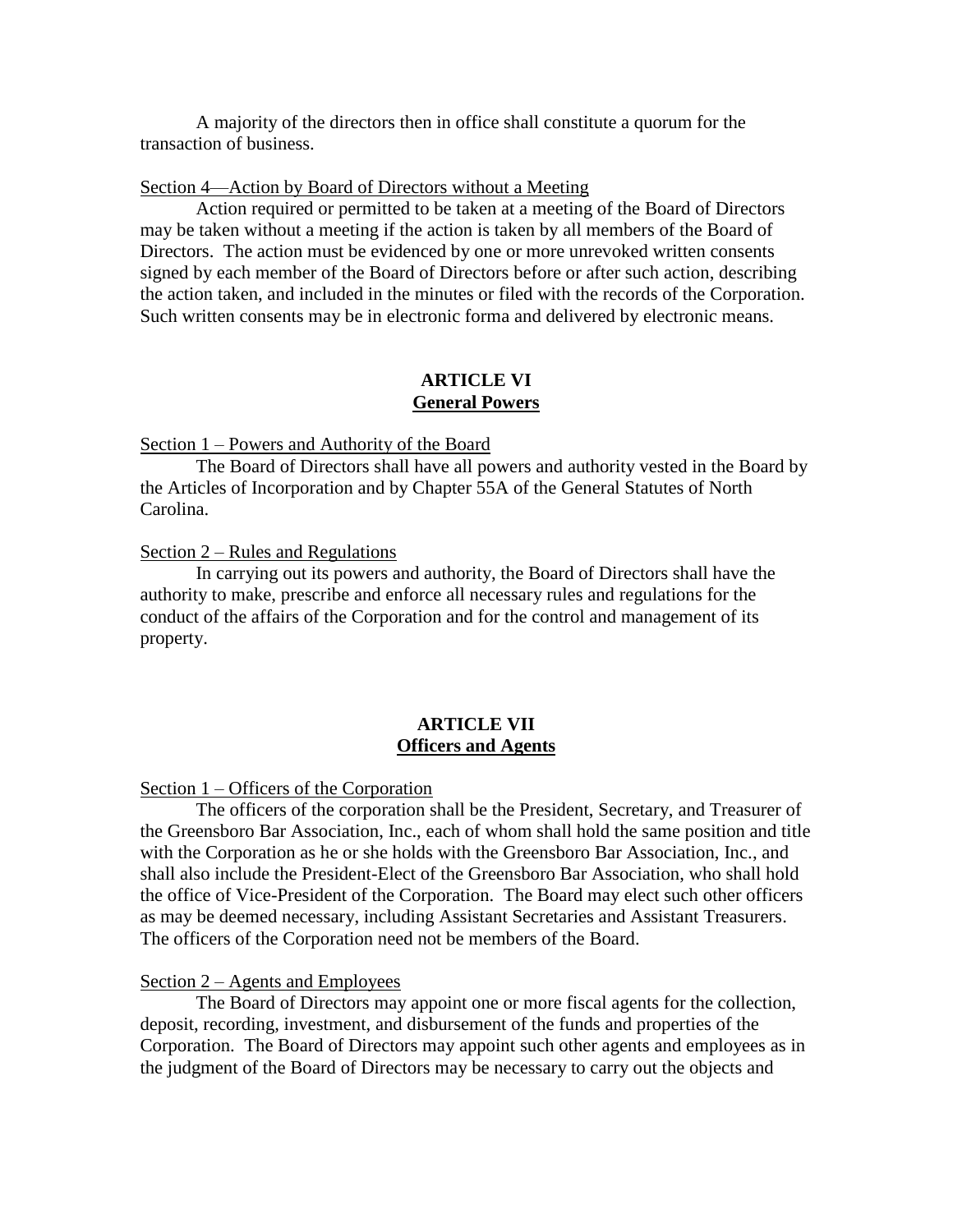purposes of the Corporation and may determine the duties and tenure of each such agent, employee, and committee.

## Section 3 – Compensation of Directors, Officers, and Employees

The directors of the Corporation, the President, Vice President, the Secretary, and the Treasurer shall serve without compensation from the Corporation. The Assistant Secretaries, the Assistant Treasurers, the fiscal agents, and other agents and employees appointed pursuant to Section 2 of this Article VII may be paid such reasonable salaries or compensation for services rendered as may be agreed upon and fixed by the Board of Directors.

### Section 4 – Committees

The Board of Directors, by resolution adopted by a majority of the directors then in office, may designate from among its members an Executive Committee and one or more other committees, each consisting of two or more directors, and each having, to the extent provided in the resolution, all of the authority of the Board of Directors in the management of the affairs of the Corporation, except as to matters which are by law specifically excepted from the authority of such committees. Any such committee or any member thereof may be discharged by a majority of the directors present at a meeting of the Board at which a quorum is present or by informal action by the Board of Directors as permitted by law. By resolution adopted by a majority of the directors then in office, the Board of Directors may appoint such other advisory boards and committees as it may from time to time deem appropriate, each such other board or committee to consist of one or more directors and one or more persons who are not directors, to serve at the pleasure of the Board of Directors, and to have such authority and perform such functions as may be specified from time to time by the Board of Directors.

## **ARTICLE VIII Powers and Duties of Officers and Agents**

#### Section 1 – President

The President shall be the chief executive officer of the Corporation. The President shall have general supervision of all affairs of the Corporation and shall see that all orders of the Board of Directors are carried into effect.

### Section 2 – Vice President

The Vice President, if any, shall act for the President in the latter's absence and shall have such other powers and authority as the Board of Directors may prescribe. In the event there is more than one Vice President, the Board of Directors may rank them in such manner as it shall determine.

#### Section 3 – Secretary

The Secretary shall preserve in books of the Corporation true minutes of the proceedings of all meetings of the Board of Directors. The Secretary shall be the custodian of the Seal of the Corporation and shall attest the same when affixed by order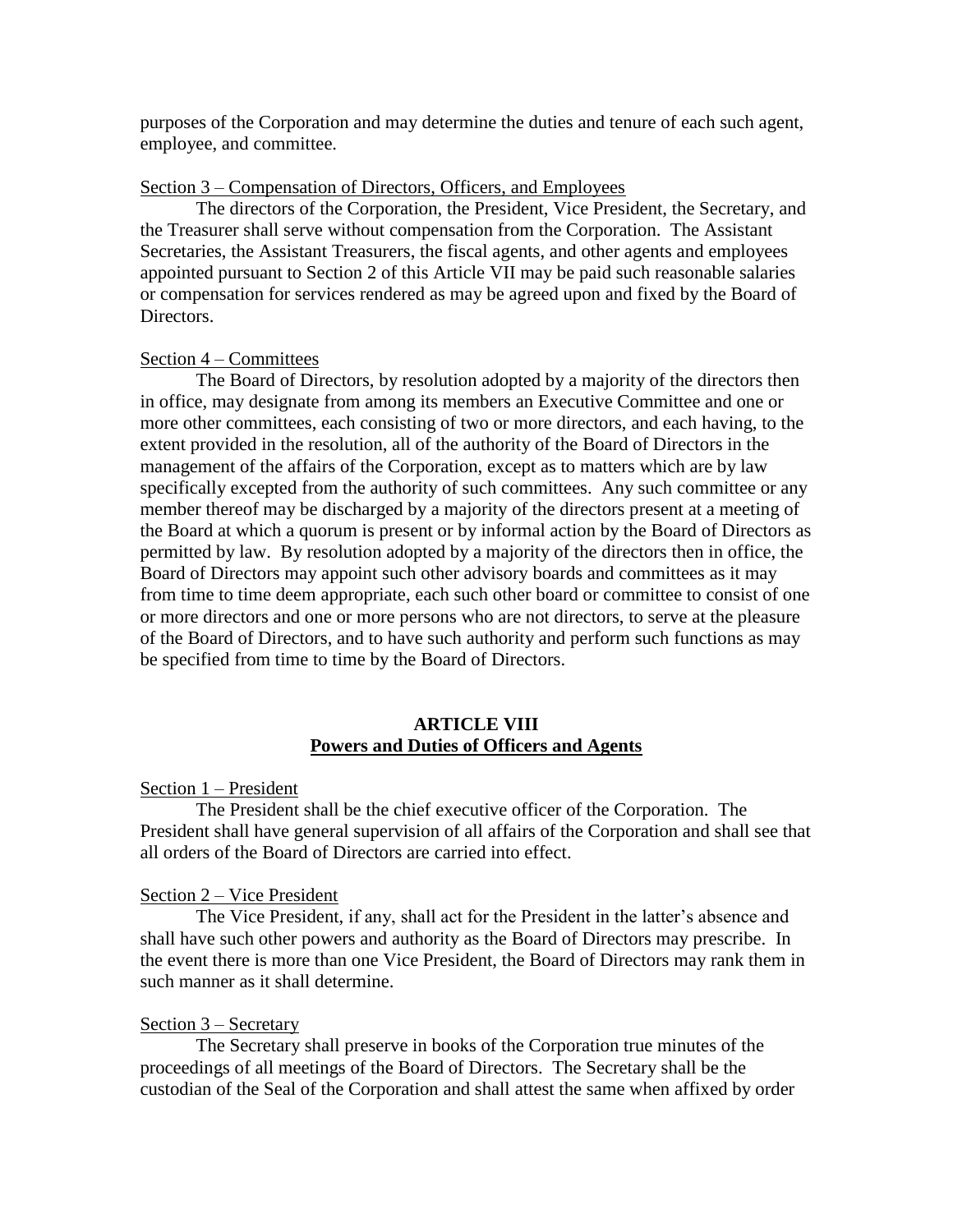of the Board of Directors. The Secretary shall perform such other duties as may be assigned to him by the Board of Directors or the Chairperson of the Board or the President. Any of the foregoing duties may be delegated by the Secretary to an Assistant Secretary.

## Section 4 – Treasurer

The Treasurer shall collect, receive, and hold the funds of the Corporation, and shall have custody of all securities and properties of the Corporation and shall keep in books belonging to the Corporation full and accurate accounts of all receipts and disbursements. The Treasurer shall deposit all moneys, securities, and other valuable effects in the name of the Corporation in such depositories as may be designated for that purpose by the Board of Directors. The Treasurer shall disburse the funds of the Corporation in such manner as may be authorized in these bylaws or by the Board of Directors, and shall render to the Board of Directors at the annual meetings of the Board, and at such other times as may be requested by the Board, the Chairman of the Board or the President, an account of all transactions as Treasurer and of the financial condition of the Corporation. Any of the foregoing duties may be delegated by the Treasurer to an Assistant Treasurer. If the Board of Directors appoints a fiscal agent, the Board may delegate all or any part of the duties of the Treasurer to such fiscal agent.

# **ARTICLE IX Management of Funds**

### Section 1 – Discretion of the Directors

All money and properties of the Corporation shall be expendable at the discretion of the directors in accordance with the objects and purpose of the Corporation as set forth in its Articles of Incorporation.

### Section 2 – Operating Expenses

All necessary operating expenses of the Corporation shall be paid, upon direction of the President, out of income from the money and property of the Corporation. However, if any gift or donation is made to the Corporation for the specific purpose of defraying its operating expenses, said gift or donation may be so used.

### Section 3 – Gifts and Grants

In carrying out the objects and purposes of the Corporation, the Corporation may accept gifts and grants for the promotion of charitable, educational, scientific and other eleemosynary purposes.

### Section 4 – Award of Grants by the Corporation

The Corporation provides yearly grants to law-related organizations or projects. The Corporation should aim to, but is not required to, award the grants to organizations committed to promoting equal access to justice, organizations supporting pro bono or reduced-cost legal services, continuing legal education opportunities, or community organizations served by current Greensboro Bar Association, Inc., members. Special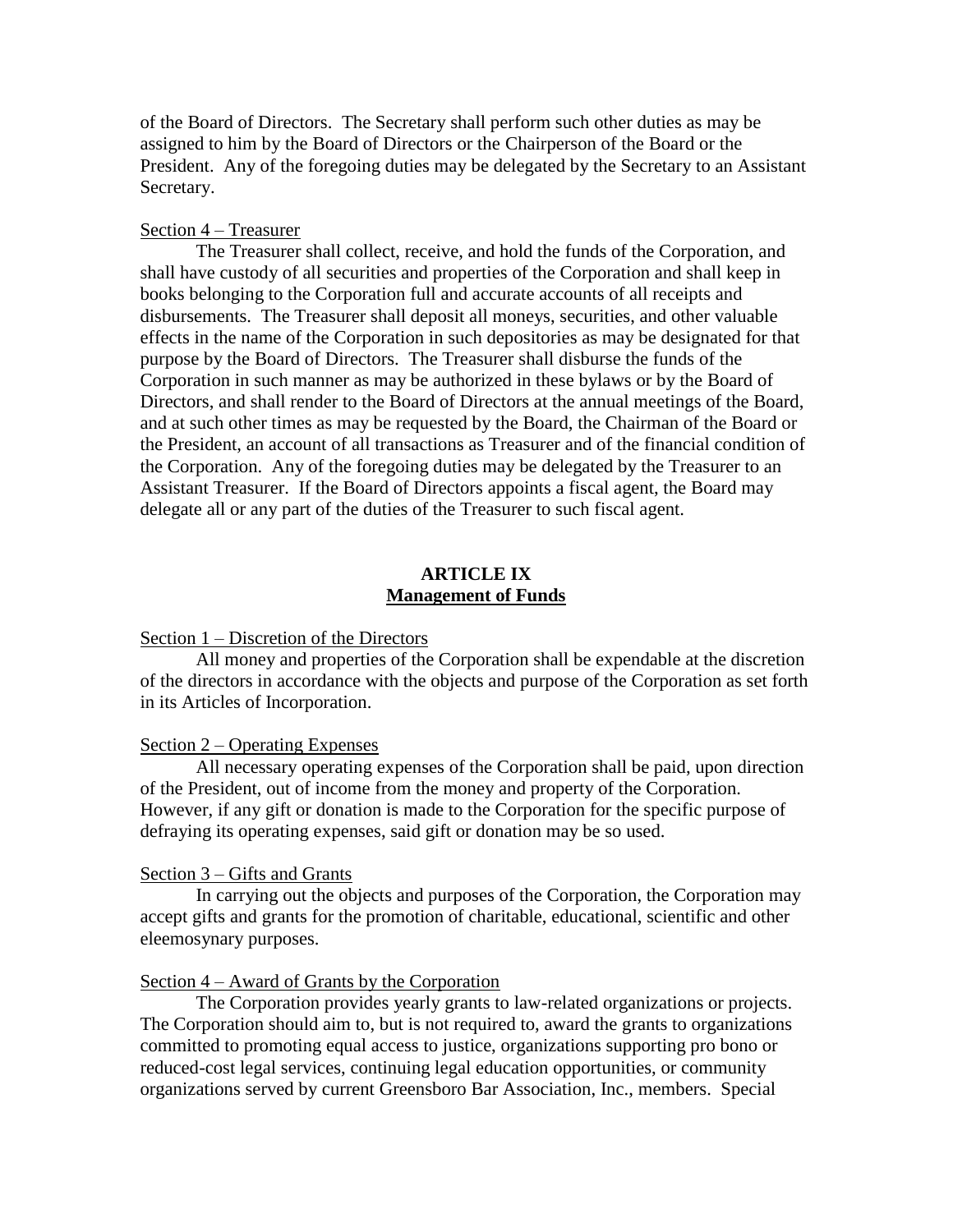consideration will be given to organizations or projects sponsored by a current Greensboro Bar Association member. The Application and Guidelines for such grants shall be determined by the Greensboro Bar Association Foundation Grant Committee.

## **ARTICLE X Corporate Seal**

The Seal of the Corporation shall be circular in form and shall have inscribed in the outer margin the name of the Corporation and the year of its incorporation.

## **ARTICLE XI Fiscal Year**

The fiscal year of the Corporation shall end on May 31 in each calendar year.

# **ARTICLE XII Amendments**

Except as otherwise provided by law or the Articles of Incorporation of the Corporation, amendments to the bylaws of the Corporation may be made by the Board of Directors.

# **ARTICLE XIII Indemnification**

The Corporation shall indemnify any director or former director of the Corporation, any officer or former officer of the Corporation who is not, or was not at the time he was an officer, an employee of the Corporation or the Greensboro Bar Association, Inc., and any person requested by the Corporation to serve on any committee established by the Board of Directors of the Corporation, against all liabilities and reasonable litigation expenses, including attorneys' fees, incurred by him in connection with any action, suit or proceeding in which he has been made and threatened to be made a party by reason of being or having been such director, officer, or agent, except in relation to matters as to which he shall be adjudged in such action, suit or proceeding to have acted in bad faith or to have been liable or guilty by reason of willful misconduct in the performance of duty. This indemnification shall be in addition to any other indemnification to which any such person is entitled by law. Expenses incurred by any person indemnified under this Section in defending a civil or criminal action, suit or proceeding may be paid by the Corporation in advance of the final disposition of such action, suit or proceeding as authorized by the Board of Directors in the specific case upon receipt of an undertaking by or on behalf of the indemnified person to repay such